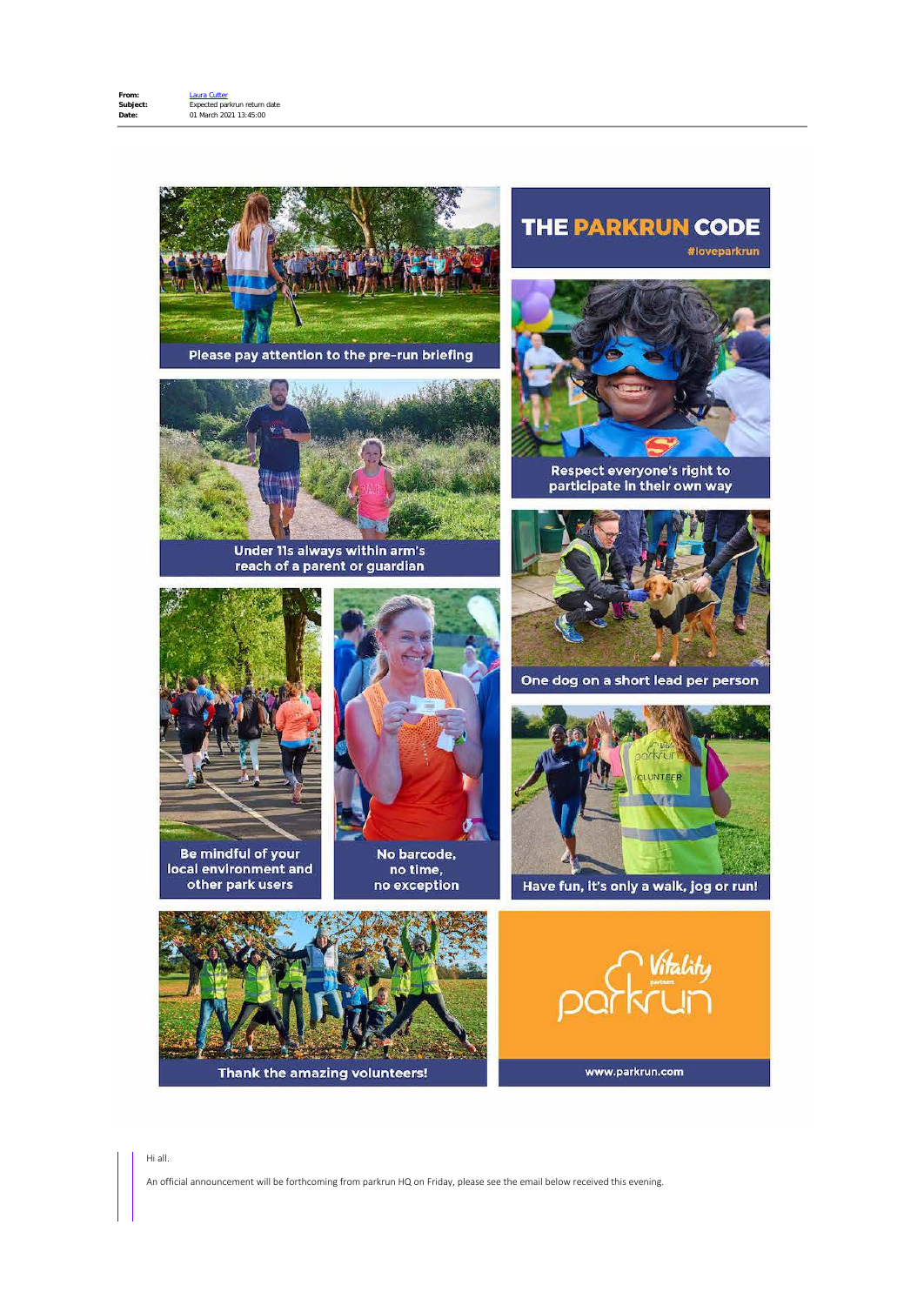Seven Fields currently only holds the 5k parkrun, the Junior run takes place at Lydiard Park. The Swindon Junior parkrun Event Director has indicated that SBC, being the landowner, may be reluctant to

allow resumption on the date given. I have mentioned that we may, with your agreement, be able to host on a temporary basis.



# **Restarting parkrun in England**

### **Dear all,**

Please note, we are sharing the following information in confidence, please refrain from sharing anything publicly until our announcement has been published on our blog and national social media channels, we expect tomorrow afternoon.

Should you or your event be approached by any member of the press, please remember there is no pressure to respond immediately to a journalist. We're here to support you with any media interactions, please forward all enquiries to **[media@parkrun.com](mailto:media@parkrun.com)**.

Following the publication on Monday of the Government's roadmap for exiting lockdown, we are excited to share our plans to return both junior and 5k parkrun events across England.

It's important to note that the roadmap presented on Monday applies to England only and whilst we are excited to begin working towards returning events over the coming months, we are not forgetting about our other UK communities in Northern Ireland, Scotland and Wales. As things stand we are unable to pinpoint a date for returning either junior or 5k parkrun across these three devolved nations, but we continue to work closely with relevant authorities and stakeholders to understand when it may be appropriate.

In the following update we've tried to be open and transparent; to provide event teams, landowners and participants with as much of the detail and rationale as possible that sits behind the decisions we are now able to communicate. There will undoubtedly be questions that we haven't answered here. But over the coming weeks and as we work towards reopening, we will be providing numerous opportunities for people to get in touch, to ask questions, and to guide our communities through the process of restarting parkrun events in England.

As a registered charity, with legally-binding objects, we have an obligation to support the reopening of our events as soon as it is appropriate to do so. However, there are significant differences between our junior and 5k series.

#### **junior parkrun**

We are particularly pleased to see the prioritisation of children's sport and activity in the roadmap, and due to the smaller number of participants and relative lack of tourism, we are comfortable supporting a phased return of junior events, helping teams to reopen when they are ready to do so.

The published roadmap for England states that, *"from 29 March, formally organised outdoor sports – for adults and under 18s - can restart and will not be subject to gathering limits, but should be compliant with guidance issued by national governing bodies."*

With 4 April being Easter Sunday it would seem sensible to delay a further week to the 11th.

# **Our expectation therefore is that junior parkrun events across England will be able to return, from Sunday 11 April.**

This provides six clear weeks between an announcement this Friday and first events returning, and so from Monday next week we will be working through the same reopening process that we started in December last year.

As communicated last year, in the absence of our 5k events, we will be reopening our junior parkrun series for children aged 4-10 only. We have thought long and hard about this temporary restriction over the last six months, and for the following reasons believe that it is the only appropriate way to reopen junior parkrun at this time:

> · In the absence of 5k parkrun events, the number of registered children eligible for junior parkrun (aged 4-14) would effectively double, from roughly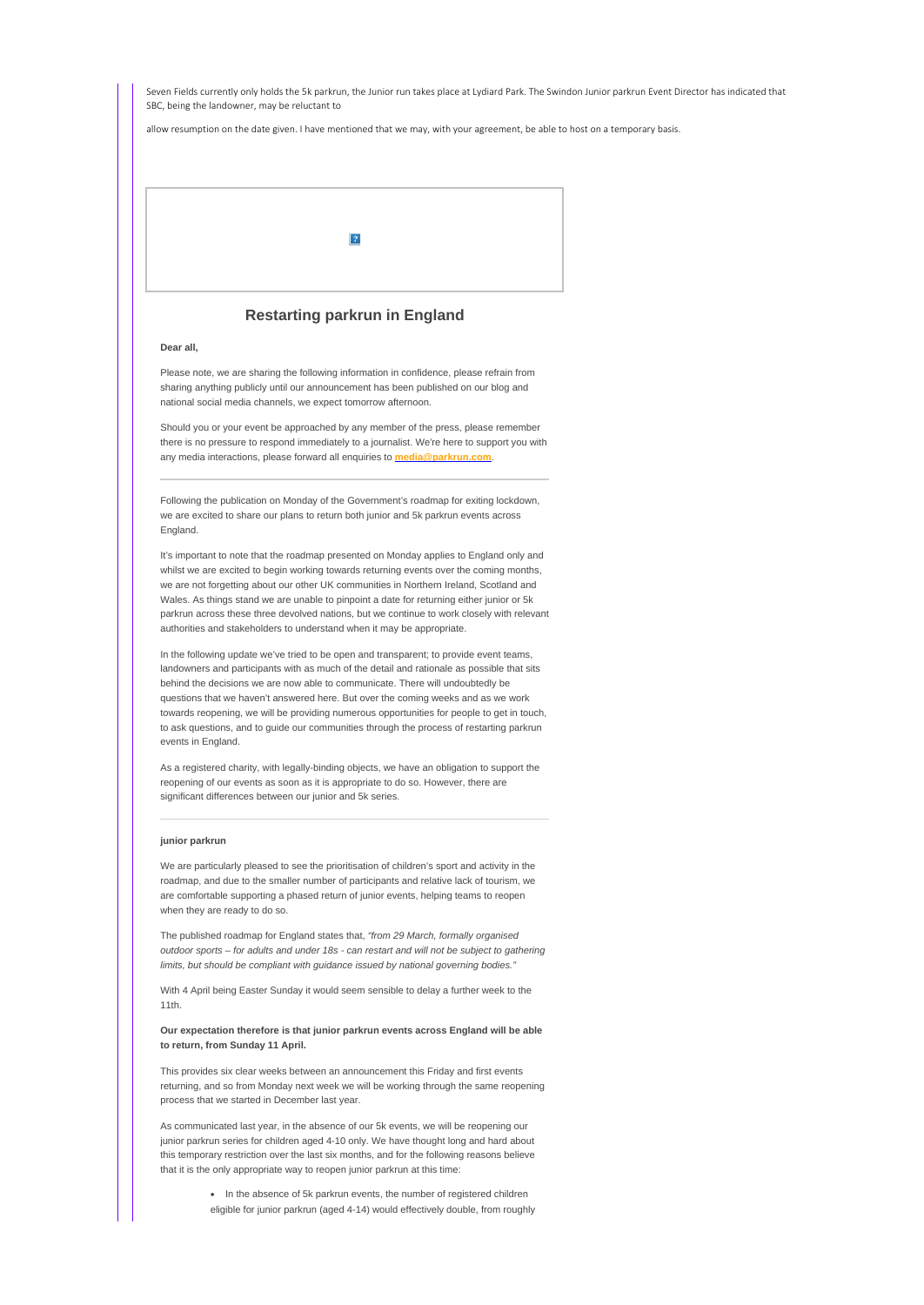300,000 to 600,000.

· By temporarily limiting our age categories to 4-10-year-olds only, we would be reducing the number of registered and eligible parkrunners by around 50%, bringing it back to a figure (around 300,000) similar to those previously registered to junior parkrun.

· Whilst we know that not all older children would attend a junior parkrun event, it is likely that a significant number would, with a high proportion of older, faster, and more competitive children coming over from our 5k events, likely to negatively impact the youngest participants.

· In the absence of being able to limit or cap event participation in any other way, this change allows us to mitigate the risks associated with junior parkrun events doubling in attendance 'overnight'.

· From the conversations and discussions we have had so far with third parties, we also believe that local stakeholders will be significantly more comfortable giving permission for events targeted at primary-school-age children.

Importantly, we are committed to this change being temporary, and as soon as 5k events return, 11-14 year olds will be welcomed back to junior parkrun. In the interim period, we will strongly encourage parkrunners aged 11-14 to volunteer, spectate, or accompany younger siblings as they take their first parkrun steps.

# **5k parkrun**

Excitingly, for the first time in six months, we now see a realistic timeframe for the return of 5k events in England.

Unlike junior parkrun, which can return in phases, our 5k events need to all come back at the same time, with the definition of 'all' probably being something north of 90%. This is due to the relatively large attendances, and significant opportunity for tourism, meaning that if only a subset of 5k events opened they would very likely be overwhelmed with unmanageable levels of attendance.

Based on the published guidance, our 5k events could technically return from Saturday 4 April. However, due to the other national restrictions in place, the expected level of infection at that time, and a number of our 5k events regularly exceeding 1,000 participants, we do not believe it would be appropriate for them to return this early.

Our experience from the autumn also demonstrated that in the absence of other, similar, events taking place, it is difficult to generate the level of support and permissions required to return. We therefore don't think it would be fair or appropriate to attempt to return too early.

With all the available information, we have determined that Step 3 presents the most realistic time for our 5k events to reopen, particularly when consideration is made to the significant number of external stakeholders whose support we also need. At this stage, and with the return of other large gatherings at both indoor and outdoor events, we expect there will be a much greater confidence in, and support for 5k parkrun events returning.

**Our expectation therefore is that all 5k parkrun events across England will return on Saturday 5 June.**

#### **What next?**

Event teams: For the moment, please don't do anything. We will be in touch shortly regarding the processes for reopening, and will aim to prioritise junior events in the short term.

Landowners: We know it's been challenging for everyone over the last 12 months, and so please be reassured that we will not just assume our events can simply turn up on 5 June. Over the coming weeks we will be in touch with all of you with the aim of renewing permissions prior to reopening.

Everyone else - Whilst we're pretty experienced in starting and supporting the delivery of free, weekly, timed, 5k and 2k events around the world, this project entails reopening almost 900 different events, impacting over three-million registered parkrunners. We've never done that in 14 weeks before, and will be learning as we go, so please do be patient.

Over the coming weeks we plan to hold a number of Q&A sessions through our social channels, and we will continue to provide updates via our blog and weekly newsletters. For further information on this decision and the restarting process you can listen to Vassos and Tom Williams on Free Weekly Timed podcast airing tomorrow (Friday 26 February).

If you have any questions please do get in touch with us **[here](https://email.parkrun.com/t/i-l-mdjikul-jyihirlhid-r/)**.